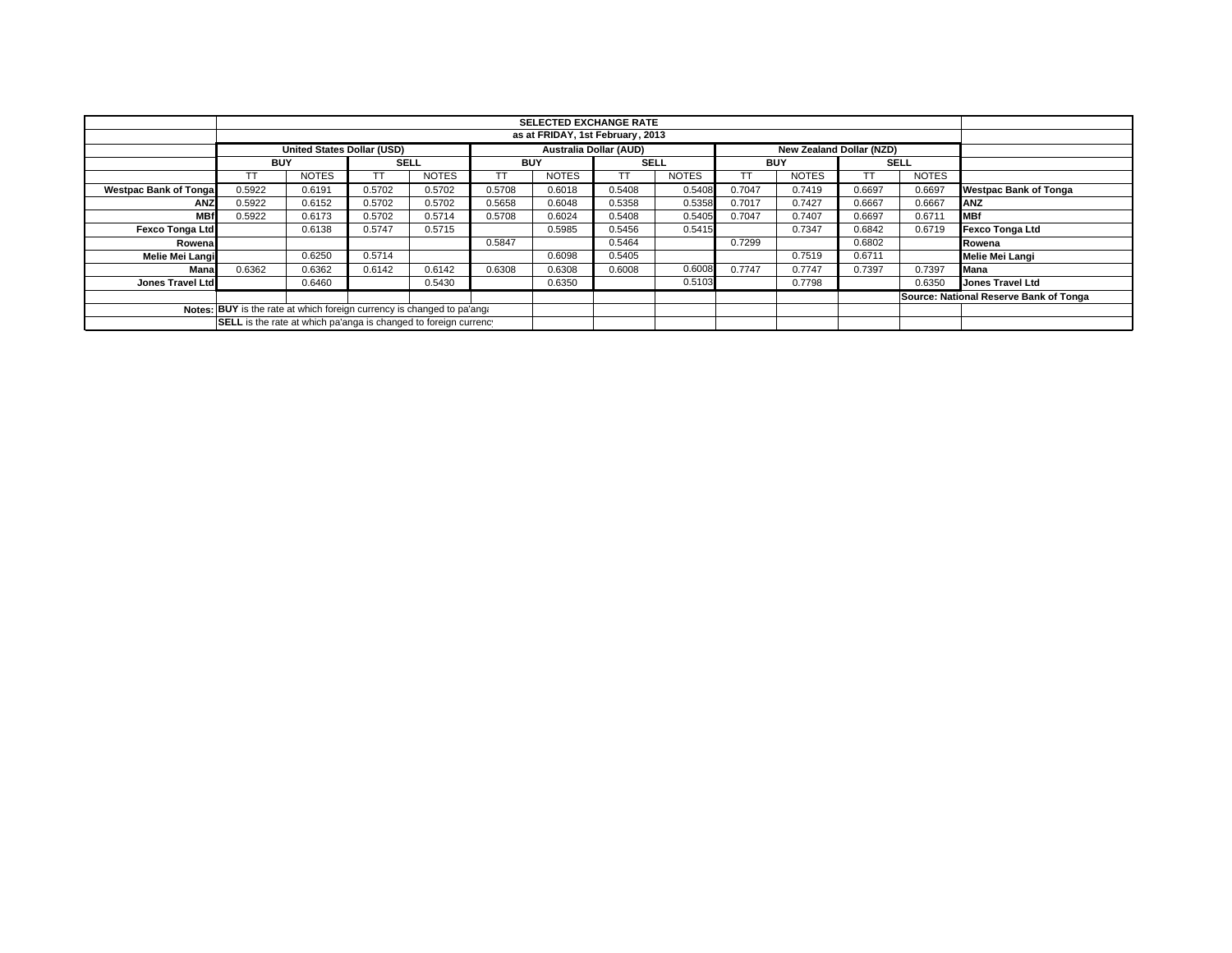|                                                                        | <b>SELECTED EXCHANGE RATE</b>                                                                  |              |        |              |            |              |             |              |            |              |             |              |                                        |
|------------------------------------------------------------------------|------------------------------------------------------------------------------------------------|--------------|--------|--------------|------------|--------------|-------------|--------------|------------|--------------|-------------|--------------|----------------------------------------|
| as at FRIDAY, 08th February, 2013                                      |                                                                                                |              |        |              |            |              |             |              |            |              |             |              |                                        |
|                                                                        | <b>United States Dollar (USD)</b><br><b>Australia Dollar (AUD)</b><br>New Zealand Dollar (NZD) |              |        |              |            |              |             |              |            |              |             |              |                                        |
|                                                                        | <b>BUY</b>                                                                                     |              |        | <b>SELL</b>  | <b>BUY</b> |              | <b>SELL</b> |              | <b>BUY</b> |              | <b>SELL</b> |              |                                        |
|                                                                        |                                                                                                | <b>NOTES</b> |        | <b>NOTES</b> |            | <b>NOTES</b> |             | <b>NOTES</b> |            | <b>NOTES</b> |             | <b>NOTES</b> |                                        |
| <b>Westpac Bank of Tongal</b>                                          | 0.5891                                                                                         | 0.6160       | 0.5671 | 0.5671       | 0.5757     | 0.6067       | 0.5457      | 0.5457       | 0.7070     | 0.7442       | 0.6720      | 0.6720       | <b>Westpac Bank of Tonga</b>           |
| <b>ANZ</b>                                                             | 0.5891                                                                                         | 0.6121       | 0.5671 | 0.5671       | 0.5710     | 0.6100       | 0.5410      | 0.541        | 0.7047     | 0.7457       | 0.6697      | 0.6697       | <b>ANZ</b>                             |
| <b>MBf</b>                                                             | 0.5891                                                                                         | 0.6173       | 0.5671 | 0.5682       | 0.5757     | 0.6061       | 0.5457      | 0.5464       | 0.7070     | 0.7463       | 0.6720      | 0.6711       | <b>IMBf</b>                            |
| Fexco Tonga Ltd                                                        |                                                                                                | 0.6106       | 0.5756 | 0.5685       |            | 0.6039       | 0.5548      | 0.5463       |            | 0.7377       | 0.6924      | 0.6747       | Fexco Tonga Ltd                        |
| Rowenal                                                                |                                                                                                |              |        |              | 0.5847     |              | 0.5524      |              | 0.7299     |              | 0.6802      |              | Rowena                                 |
| <b>T&amp;T Money Transfer</b>                                          | 0.6190                                                                                         |              | 0.5701 |              | 0.6097     |              | 0.5487      |              | 0.7472     |              | 0.6750      |              | <b>T&amp;T Money Transfer</b>          |
| Melie Mei Langi                                                        |                                                                                                | 0.6250       | 0.5682 |              |            | 0.6135       | 0.5464      |              |            | 0.7576       | 0.6711      |              | Melie Mei Langi                        |
| Jones Travel Ltd                                                       |                                                                                                | 0.6427       |        | 0.5401       |            | 0.6405       |             | 0.5152       |            | 0.7830       |             | 0.6378       | <b>Jones Travel Ltd</b>                |
|                                                                        |                                                                                                |              |        |              |            |              |             |              |            |              |             |              | Source: National Reserve Bank of Tonga |
| Notes: BUY is the rate at which foreign currency is changed to pa'ang: |                                                                                                |              |        |              |            |              |             |              |            |              |             |              |                                        |
| SELL is the rate at which pa'anga is changed to foreign currency       |                                                                                                |              |        |              |            |              |             |              |            |              |             |              |                                        |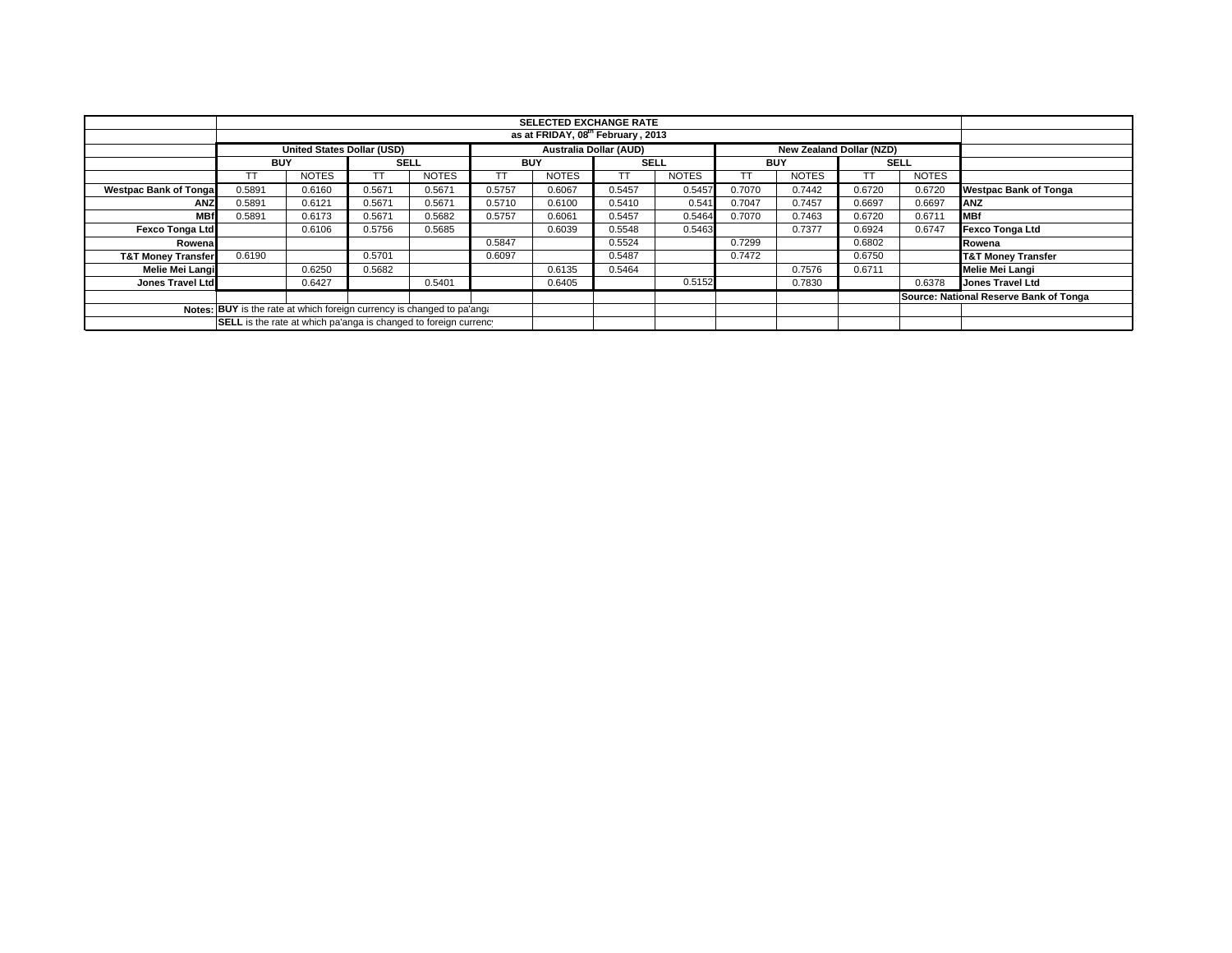|                              |                                                                                                | <b>SELECTED EXCHANGE RATE</b><br>as at FRIDAY, 15 <sup>th</sup> February, 2013 |        |              |            |              |             |              |            |              |             |              |                                        |
|------------------------------|------------------------------------------------------------------------------------------------|--------------------------------------------------------------------------------|--------|--------------|------------|--------------|-------------|--------------|------------|--------------|-------------|--------------|----------------------------------------|
|                              |                                                                                                |                                                                                |        |              |            |              |             |              |            |              |             |              |                                        |
|                              | <b>Australia Dollar (AUD)</b><br><b>United States Dollar (USD)</b><br>New Zealand Dollar (NZD) |                                                                                |        |              |            |              |             |              |            |              |             |              |                                        |
|                              | <b>BUY</b>                                                                                     |                                                                                |        | <b>SELL</b>  | <b>BUY</b> |              | <b>SELL</b> |              | <b>BUY</b> |              | <b>SELL</b> |              |                                        |
|                              |                                                                                                | <b>NOTES</b>                                                                   | TT     | <b>NOTES</b> |            | <b>NOTES</b> | ТT          | <b>NOTES</b> | TТ         | <b>NOTES</b> | TT          | <b>NOTES</b> |                                        |
| <b>Westpac Bank of Tonga</b> | 0.5931                                                                                         | 0.6200                                                                         | 0.5711 | 0.5711       | 0.5761     | 0.6071       | 0.5461      | 0.5461       | 0.6984     | 0.7356       | 0.6634      | 0.6634       | <b>Westpac Bank of Tonga</b>           |
| <b>ANZ</b>                   | 0.5931                                                                                         | 0.6161                                                                         | 0.5711 | 0.5711       | 0.5711     | 0.6101       | 0.5411      | 0.5411       | 0.6953     | 0.7363       | 0.6603      | 0.6603       | <b>IANZ</b>                            |
| <b>MB</b>                    | 0.5931                                                                                         | 0.6211                                                                         | 0.5711 | 0.5714       | 0.5761     | 0.6061       | 0.5461      | 0.5464       | 0.6984     | 0.7353       | 0.6634      | 0.6623       | <b>IMBf</b>                            |
| <b>Fexco Tonga Ltd</b>       |                                                                                                | 0.6147                                                                         | 0.5756 | 0.5724       |            | 0.6040       | 0.5514      | 0.5464       |            | 0.7279       | 0.6797      | 0.6657       | <b>Fexco Tonga Ltd</b>                 |
| Rowena                       |                                                                                                |                                                                                |        |              | 0.5917     |              | 0.5524      |              | 0.7299     |              | 0.6711      |              | Rowena                                 |
| Melie Mei Langi              |                                                                                                | 0.6289                                                                         | 0.5714 |              |            | 0.6135       | 0.5464      |              |            | 0.7463       | 0.6623      |              | <b>Melie Mei Langi</b>                 |
| <b>Jones Travel Ltd</b>      |                                                                                                | 0.6469                                                                         |        | 0.5439       |            | 0.6406       |             | 0.5153       |            | 0.7731       |             | 0.6289       | Jones Travel Ltd                       |
| <b>MoneyGram</b>             | 0.6030                                                                                         |                                                                                | 0.5700 |              | 0.5822     |              | 0.5459      |              | 0.7226     |              | 0.6658      |              | MoneyGram                              |
|                              |                                                                                                |                                                                                |        |              |            |              |             |              |            |              |             |              | Source: National Reserve Bank of Tonga |
|                              | Notes: BUY is the rate at which foreign currency is changed to pa'anga                         |                                                                                |        |              |            |              |             |              |            |              |             |              |                                        |
|                              | <b>SELL</b> is the rate at which pa'anga is changed to foreign currency                        |                                                                                |        |              |            |              |             |              |            |              |             |              |                                        |